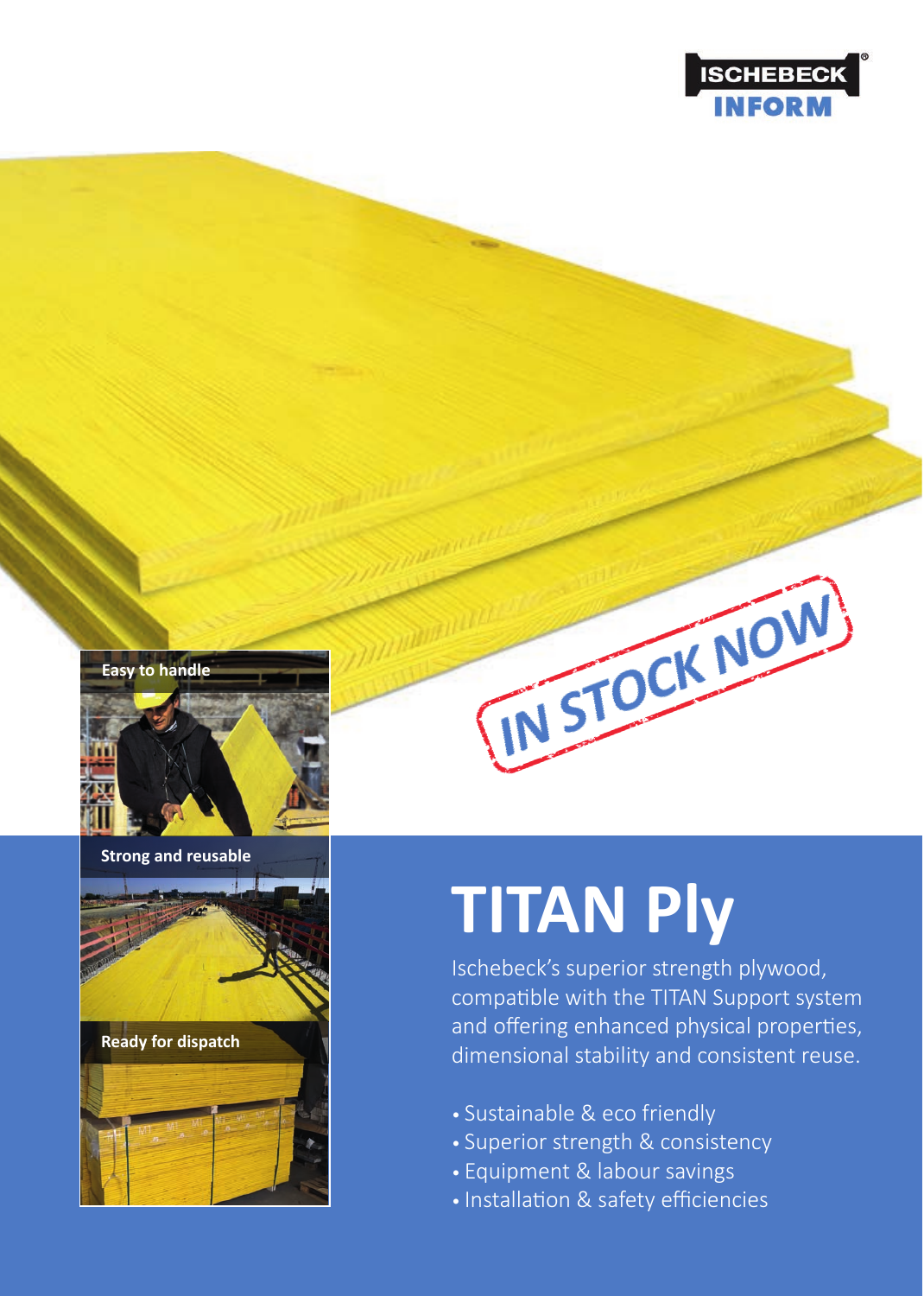# **TITAN Ply - Material Features & Benefits**

**The TITAN Ply boards are manufactured with three layers, laminated perpendicular to each other. This**  results in a substantial improvement in dimensional **stability and load-bearing capacity.**

### **Key Features**

- 3-ply crosswise glued layering with our continuous middle layer provides the highest form of dimensional stability and load bearing capacity
- Kiln-dried; approx. 10% (+2%) moisture content
- Both sides of the TITAN Ply are ground smooth prior to coating, to offer a consistent surface finish to the plywood and concrete
- Sealtec water repellent coating, to all surfaces minimising ingress of water and structural failure



## **Product Details**

- **1. 3-ply Crosswise glued layers** Dimensional stability and high bearing capacity
- **3.** Ground surface with resistant melamin coating For smooth concrete surfaces
- **2.** Continuous middle layers High stability at the vulnerable longitudinal edge
- **4. SEALtec melamin edge sealing** Water repellent, non-stick finish speeds up cleaning

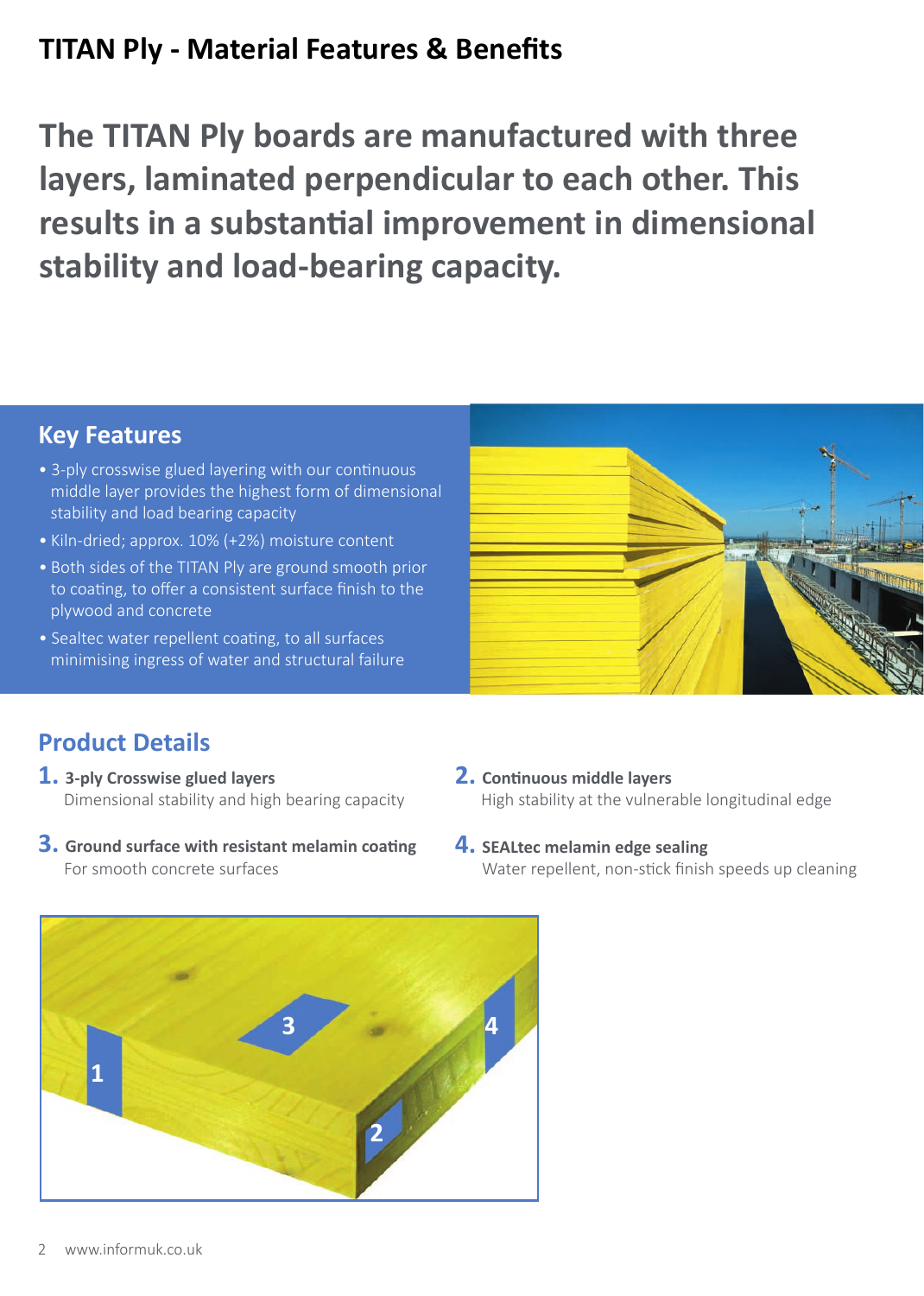# **Product Information**

The exclusive use of selected raw materials, kiln dried to 10% + 2% moisture content and strict control during production, guarantees durable 3-ply shuttering boards of consistent quality.

The specific board construction results in a substantial improvement in dimensional stability and load-bearing capacity. All specifications are manufactured with three layers and laminated perpendicular to each other. In addition to the extraordinary load capacity of our TITAN Ply, there is an increased saving of secondary beams, when used in conjunction with Ischebeck TITAN support systems.

The outside edges of the sheets are sealed, preventing tension and warp of the board which results in accurate, straight and flat surfaces.

## **TITAN Ply - Available sheet sizes**

## **Technical Specification**

| Plywood thickness | 21mm                     |
|-------------------|--------------------------|
| Panel width       | 500mm                    |
| Panel lengths     | 1.5, 2.0, 2.5, 3.0m      |
| Packing           | 100 <sub>pos</sub>       |
| Weight            | $9.45$ kg/m <sup>2</sup> |

*Only 2.5m x 0.5m boards are kept in stock. Other sizes are available on request.*

#### **TITAN Ply boards can be reused up to 15 times on both sides, giving 30no reuses in total, when stored and used correctly.**

Secondary (supporting) beams must always be parallel to the 500mm board edge - as shown:



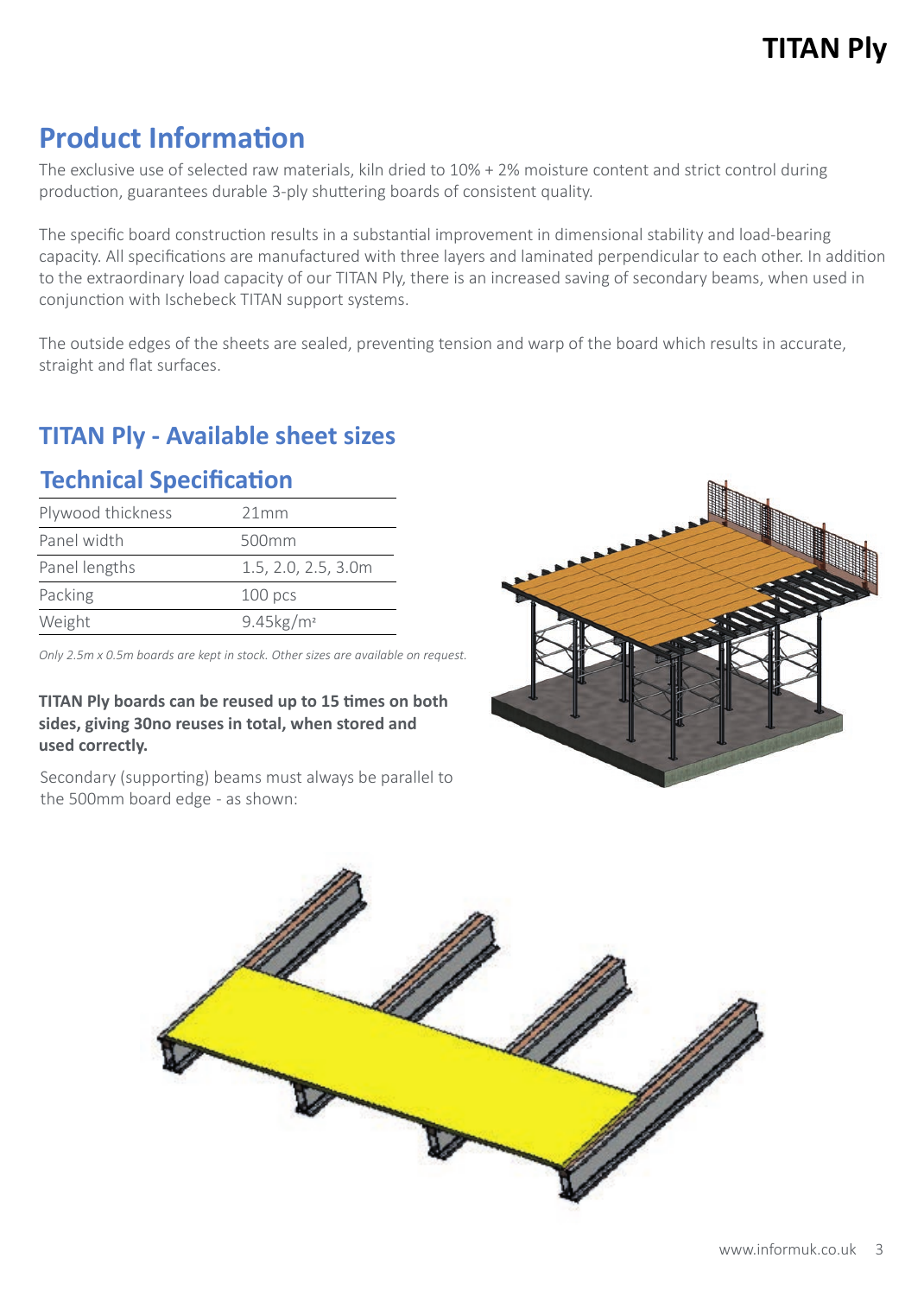# **TITAN Ply - Advantages**

## **Installation & Safety**

# **Lay your deck from below and reduce requirement for harnessed carpentry**

#### **Advantages of TITAN Ply**

- One man can lift TITAN Ply boards with 360 degree of vision
- Minimal associated risks from wind
- Owing to the increased strength of TITAN Ply, the secondary beams centres can be increased thus allowing boards to be installed and fixed from below – no harness and no working from height
- The smaller, lighter boards make TITAN Ply easy to handle



#### **Equipment & Labour Savings**

The superior physical properties of TITAN Ply enables the spacings of the secondary beams to be increased, thus reducing equipment and hire costs - less equipment means quicker erection and dismantling.

On a typical TITAN traditional decking project, we expect a reduction of secondary beam equipment of **around 20% when TITAN Ply is being used.**

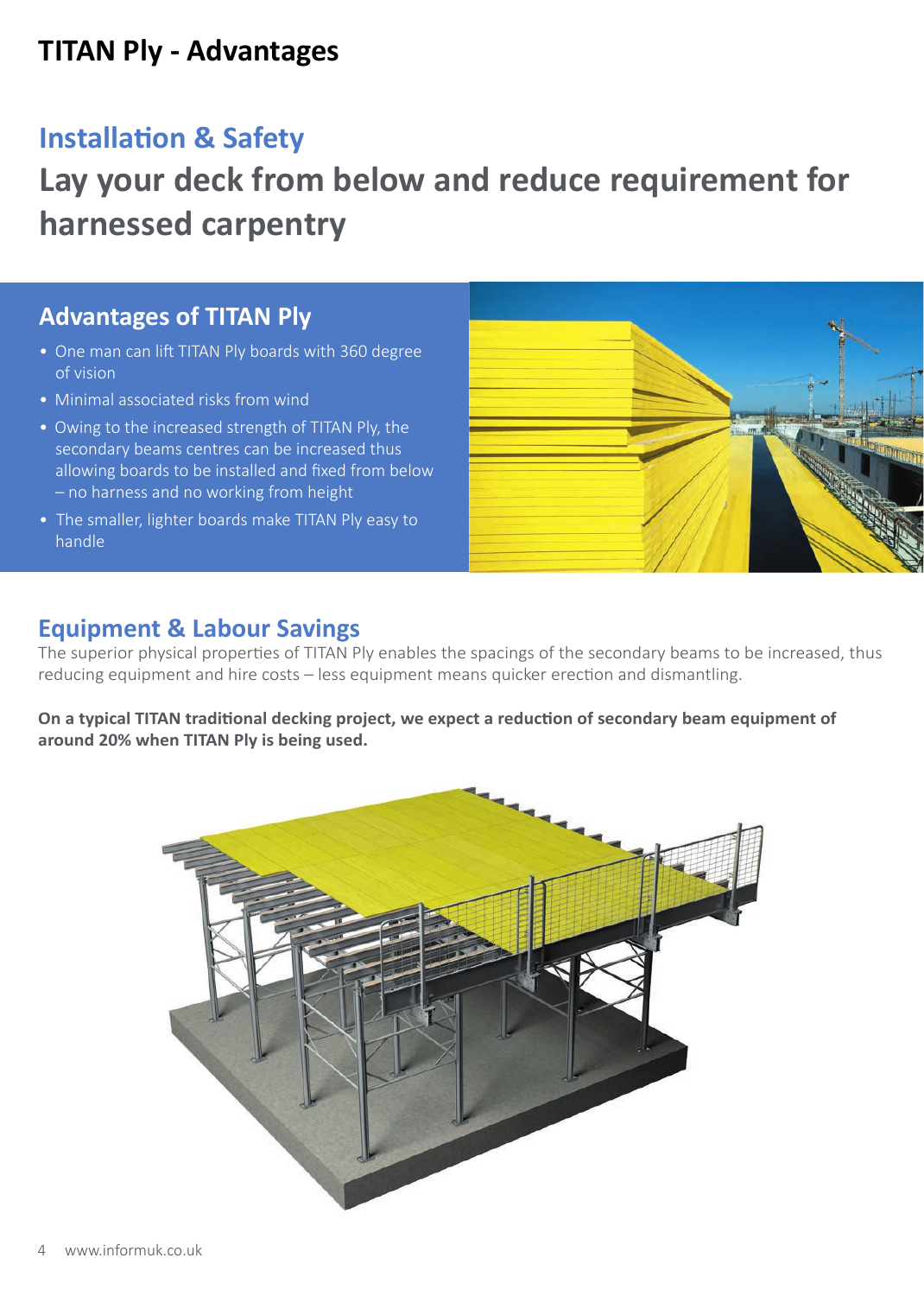# **Sustainable & Environmentally Aware**

## **PEFC Certified**

#### **Logis�cs**

• Container loading according to phytosanitary standards ISPM 15/2005

#### **Material**

- Fine pored, solid and firm timber
- All material scanned by X-Ray and assorted automatically for defects
- PEFC Sustainably sourced certified timber



#### **Accessories**

Available from Ischebeck Inform. Download our brochure **www.informuk.co.uk/downloads/**

## **Chemical Release Agent**

A formwork release agent using the latest soluble polymer technology to produce an environmentally friendly and highly efficient release material for concrete formwork on site.

#### **Speed Edge**

Speed Edge is a galvanised, self-supporting metal edging for the shuttering of in-situ concrete floor slabs. Once cast, the metal profile becomes part of the structure, thus protecting the concrete from damage



## **Cover Spacers - single**

Coverage 20-30m2 per litre.

A flat based single cover concrete spacer block giving maximum stability in horizontal applications.



## **Cover Spacers - double/triple**

Used for supporting heavy duty reinforcement, vertical and horizontal. Double cover spacers provide a flat base for use on membranes. Triple cover spacers give minimum contact with formwork and can be wired, to space vertical reinforcement.



#### **Reinforcement**

Used for the reinforcement of concrete structures and floor slabs. Supplied in standard sheet sizes of 2.4m x 4.8m. Can also be pre bent to your requirements. Stainless steel meshes also available.

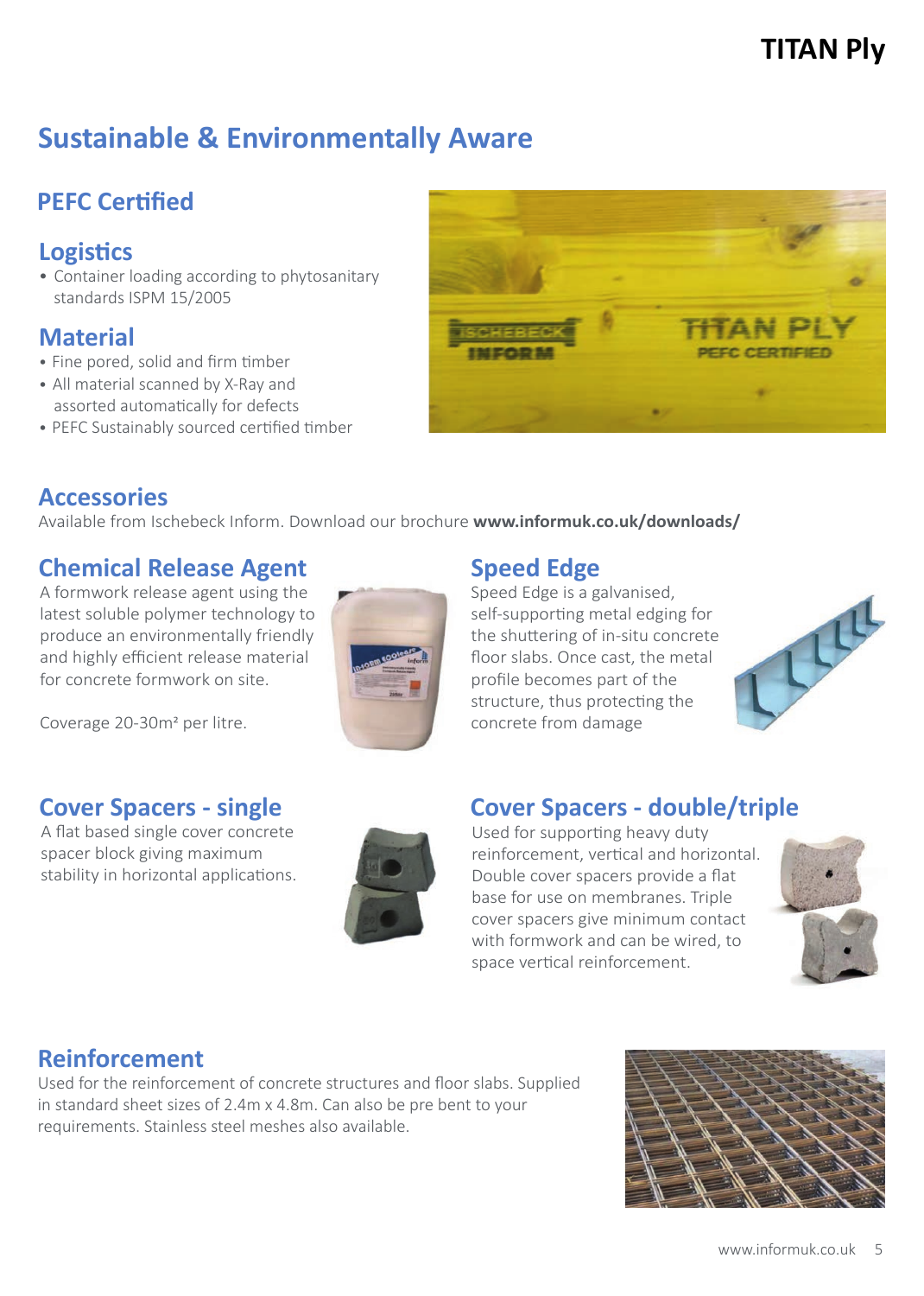# **TITAN Ply Technical Data**

# **Technical Data - Soffit**

Bending V's Deflection- Case 58- from Formwork- A Guide To Good Practice. Based on 2500mm Unit (\*3000mm unit)

|                     |                                                                         | <b>Soffit Secondary Spacing</b> |        |        |       |       |       |       |       |      |                      |
|---------------------|-------------------------------------------------------------------------|---------------------------------|--------|--------|-------|-------|-------|-------|-------|------|----------------------|
|                     |                                                                         | 227                             | 250    | 278    | 313   | 357   | 417   | 500   | 625   | 750* | (mm)                 |
| (kN/m2)<br>Pressure | <b>Bending</b>                                                          | 129.7                           | 107    | 86.5   | 68.2  | 52.4  | 38.4  | 26.7  | 17.1  | 11.3 |                      |
|                     | <b>Shear</b>                                                            | 77.1                            | 65.6   | 55.5   | 46.5  | 38.7  | 31.4  | 25    | 19.1  | 11.8 | $(kN/m)+$            |
|                     | <b>Deflection</b>                                                       | 128.1                           | 95.9   | 69.7   | 48.9  | 32.9  | 20.7  | 12    | 6.1   | 3.4  |                      |
|                     | Max allowable<br>Pressure                                               | 154.1                           | 131.10 | 110.90 | 93.00 | 65.90 | 41.30 | 24.00 | 12.30 | 6.80 | (kN/m <sup>2</sup> ) |
|                     | <b>Effective Slab</b><br>Depth (mm)<br>Incl. live load &<br>ply weight. | 6101                            | 5181   | 4374   | 3658  | 2571  | 1589  | 895   | 427   | 269  | (mm)                 |

+Maximum load before failure - kN/m

At smaller spacings, pressure will be governed by shuttering components rather than ply.

The following tables compares TITAN Ply to two of the most common ply types currently available on sites in the UK. The table considers the formwork guide to good practice, load-case 58 for soffit cases. The first table proves that for slab thickness's (typically between 250mm and 600mm) there is a saving of approximately 20% of the total number of secondary beams required by using TITAN Ply.

|                  | Soffit Slab Depth |     |     |     |     |     |     |        |        |                  |
|------------------|-------------------|-----|-----|-----|-----|-----|-----|--------|--------|------------------|
|                  | 800               | 700 | 600 | 500 | 400 | 350 | 300 | 250    | 200    | (mm)             |
| <b>TITAN Ply</b> | 500               | 500 | 500 | 500 | 625 | 625 | 625 | $750*$ | $750*$ | Sec ctrs<br>(mm) |
| 18mm Wisaform    | 406               | 406 | 406 | 488 | 488 | 488 | 488 | 610    | 610    |                  |
| 17.5mm Pourform  | 406               | 488 | 488 | 488 | 488 | 488 | 610 | 610    | 610    |                  |

\*750mm centre can only be achieved using 3000mm long boards.

#### **Technical Data - Wall**

Bending V's Deflection- Case 58- from Formwork- A Guide to Good Practice (based on a 2500mm unit)

|                           | <b>Wall Secondary Spacing</b> |       |       |      |      |      |      |      |                      |  |
|---------------------------|-------------------------------|-------|-------|------|------|------|------|------|----------------------|--|
|                           | 227                           | 250   | 278   | 313  | 357  | 417  | 500  | 625  | (mm)                 |  |
| <b>Bending</b>            | 139.0                         | 114.6 | 92.7  | 73.1 | 56.2 | 41.2 | 28.7 | 18.3 |                      |  |
| <b>Shear</b>              | 77.1                          | 65.5  | 55.5  | 46.5 | 38.7 | 31.4 | 25.0 | 19.1 | (kN/m)               |  |
| <b>Deflection</b>         | 147.2                         | 110.2 | 80.1  | 56.1 | 37.8 | 23.7 | 13.8 | 7.1  |                      |  |
| Max allowable<br>pressure | 154.1                         | 131.1 | 110.9 | 93.0 | 75.7 | 47.5 | 27.5 | 14.1 | (kN/m <sup>2</sup> ) |  |

At smaller spacings, pressure will be governed by shuttering components rather than Ply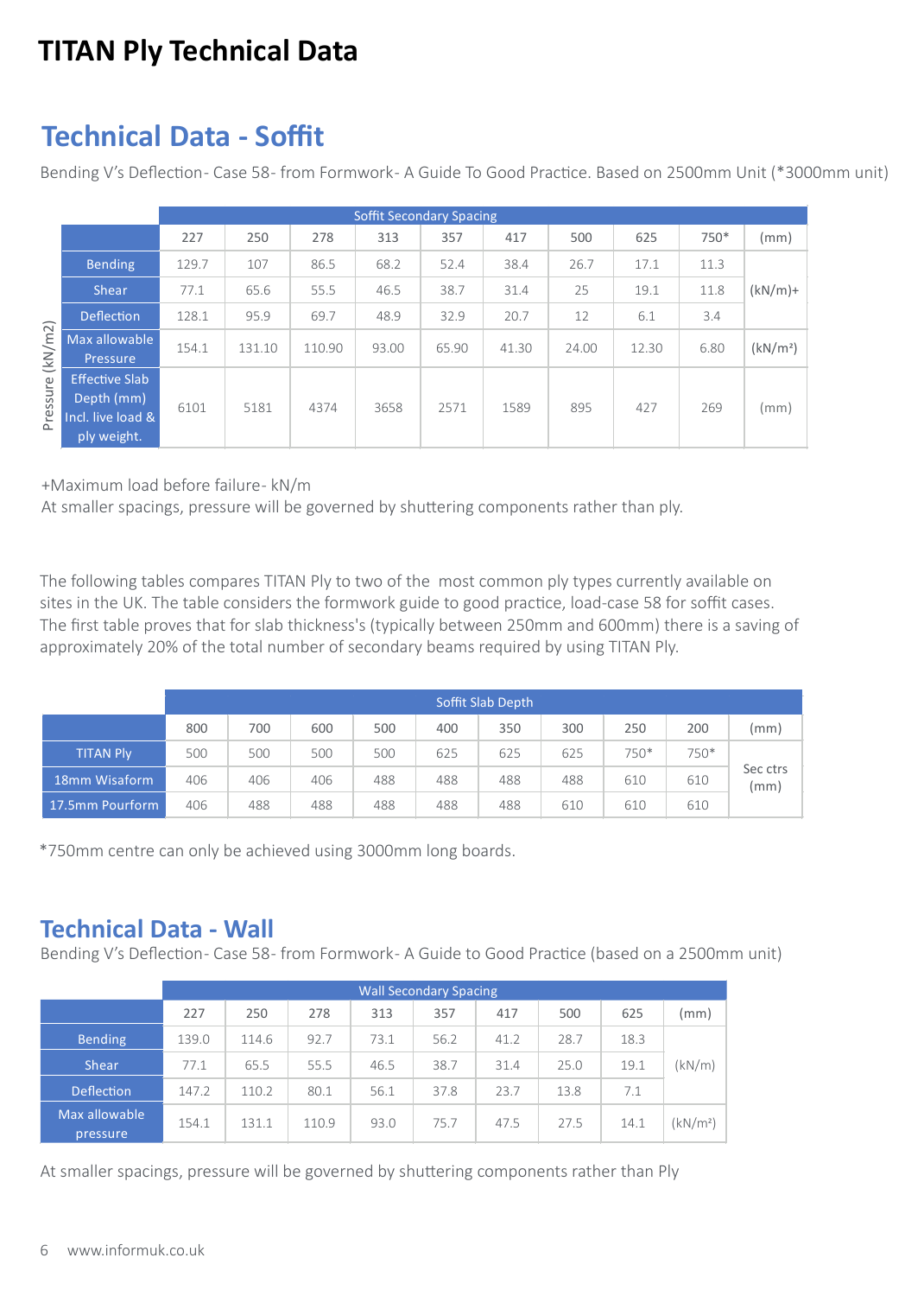# **Notes:**

| and in                   |
|--------------------------|
|                          |
|                          |
|                          |
|                          |
|                          |
|                          |
|                          |
|                          |
|                          |
|                          |
|                          |
|                          |
|                          |
|                          |
|                          |
|                          |
|                          |
|                          |
|                          |
| $\overline{\phantom{0}}$ |
|                          |
|                          |
| ÷                        |
|                          |
|                          |
| $\sim$                   |
|                          |